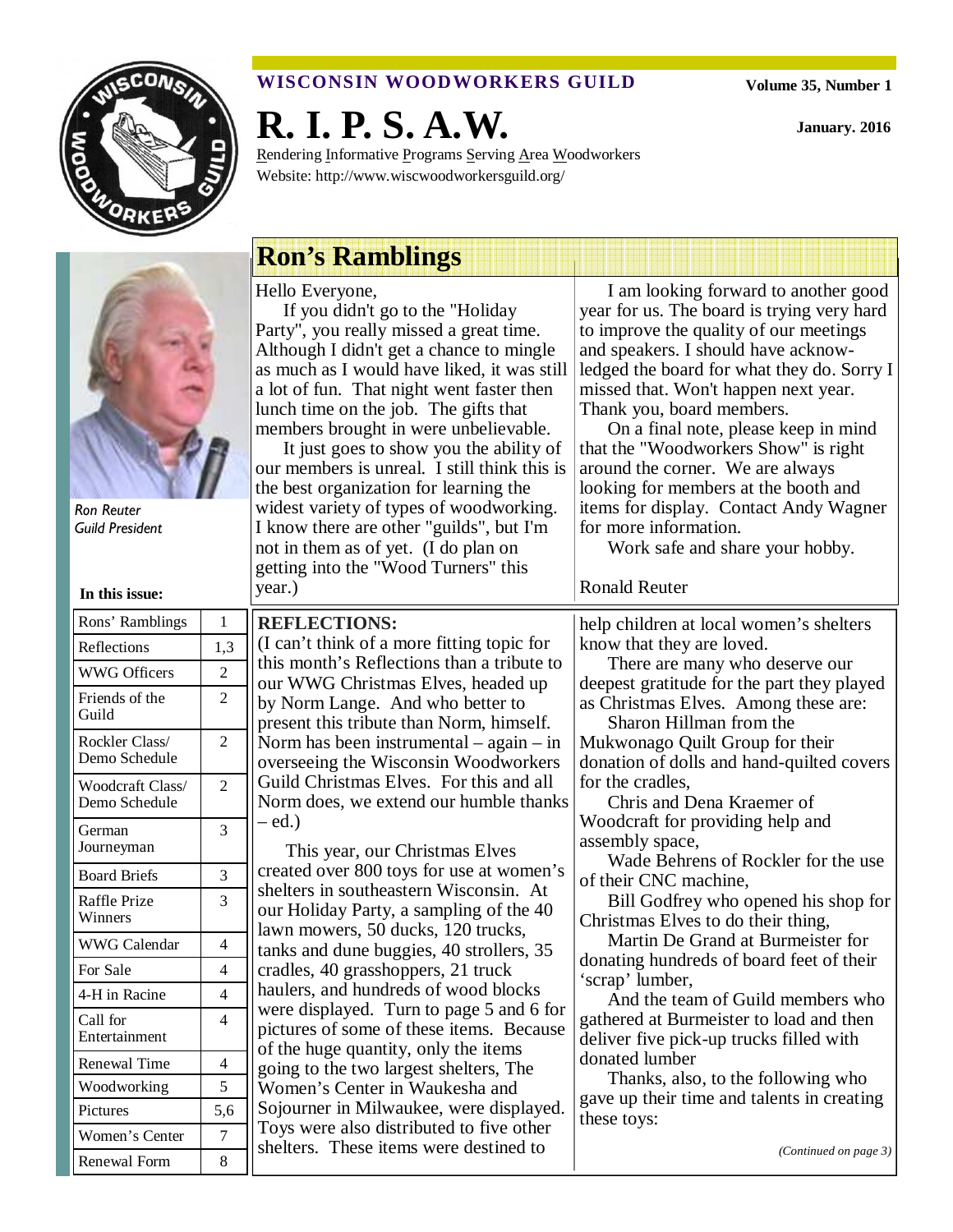|                                                                                           | <b>WWG Officers</b>                                                              |              | <b>Rockler Class Schedule - Tuition assessed</b>                                                                      |
|-------------------------------------------------------------------------------------------|----------------------------------------------------------------------------------|--------------|-----------------------------------------------------------------------------------------------------------------------|
| <b>President</b>                                                                          | <b>Ron Reuter</b><br>ronbo439@yahoo.com                                          | 262/784-5877 | Wooden Trivets with Matt, Wed, Jan 6, 3PM - 5PM                                                                       |
| <b>Vice President</b>                                                                     | <b>Greg Waldo</b><br>Waldog1050@sbcglobal.net                                    | 414/769-1553 | Bowl Turning with Gary, Fri, Jan 8, 12:30AM -<br>5PM                                                                  |
| <b>Treasurer</b>                                                                          | <b>Andy Wagner</b><br>yxandy2001@sbcglobal.net                                   | 414/327-7505 | Turning Tool Sharpening with Gary, Sat, Jan 9,<br>12:30PM - 4PM                                                       |
| Secretary                                                                                 | <b>Ken Ochs</b><br>kochs@wi.rr.com                                               | 262/782-2135 | Basic Lathe Operation & Tools with Gary, Sun, Jan<br>10, 11:30AM - 2:30PM                                             |
| Program                                                                                   | <b>Jay Pilling</b><br>Jaypilling537@gmail.com                                    | 414/425-5692 | Morrie the Moose with Matt, Sat, Jan 16, 1PM -<br>5PM                                                                 |
| <b>Toy Chairman</b>                                                                       | <b>Norm Lange</b><br>glfinman@wi.rr.com                                          | 920/474-7183 | Confetti Lamp Turning with Gary, Wed, Jan 20,<br>5PM - 7PM                                                            |
| <b>Raffles</b>                                                                            | <b>Jim Schlarb</b>                                                               | 262/968-4830 | Beginner Bowl Turning with Gary, Sat, Jan 23,                                                                         |
| Membership                                                                                | <b>Kevin Seigworth</b><br>kseigworth@wi.rr.com                                   | 262/470-8916 | 9:30AM - 2PM<br>Bowls on the Scroll Saw with Matt, Sat, Jan 30,                                                       |
| <b>Publications</b>                                                                       | <b>Leila Crandall-Frink</b><br>leila.frink@gmail.com                             | 414/453-4118 | 1PM - 5:30PM                                                                                                          |
|                                                                                           | <b>Don Doss</b><br>FourPartHarmonyt@att.net                                      | 414/281-2854 | Two Way Pen Turning with Gary, Sun, Jan 31,<br>11:30AM - 1PM                                                          |
| Librarian                                                                                 | <b>Charlene Hager</b>                                                            |              | <b>Rockler Demonstrations</b>                                                                                         |
|                                                                                           | <b>Friends of the Wisconsin Woodworkers Guild</b>                                |              | Creative Woodturning, Sat, Jan 2, 11AM                                                                                |
|                                                                                           |                                                                                  |              | Knife Making, Sat, Jan 9, 11AM                                                                                        |
| <b>Homestead Finishing Products, Cleveland, OH</b>                                        |                                                                                  |              | Basic Scroll Saw, Tue, Jan 12, 5PM - 7PM                                                                              |
| $(216)$ 631-5309<br>www.homesteadfinishing.com                                            |                                                                                  |              | Floor Demo: Pens, Bottle Stopper & Pizza Cutter<br>Handle, Sat, Jan 16, 9:30AM - 1PM                                  |
| <b>Rockler's (The Woodworker's Store) 1725 S</b><br>108th St, West Allis, (414) 774-1882  |                                                                                  |              | Router Table Techniques, Sat, Jan 16, 11AM                                                                            |
|                                                                                           | Woodcraft, 14115 W. Greenfield Ave New<br>Berlin, WI 53151 Phone: (262) 785-6770 |              | Full Spectrum Laser, Sat, Jan 23, 11AM<br>Finishing Touch: Wood Finishing, Sat, Jan 30,<br>11AM                       |
| <b>Woodline USA</b> (800) 472-6950                                                        |                                                                                  |              | For further details, call Rockler: 414-774-1882.                                                                      |
| <b>L&amp;B Home Improvements, Luke Bassler (414)</b><br>477-5381                          |                                                                                  |              | Location: 1725 S 108th St, West Allis                                                                                 |
|                                                                                           | <b>Woodcraft Class Schedule - Tuition assessed</b>                               |              | <b>Woodcraft Class Schedule - Tuition assessed</b>                                                                    |
|                                                                                           | Basic Construction w/Chris, a 7-week series                                      |              | (continued)                                                                                                           |
| Tue, Jan 5, 6PM - 9PM                                                                     | This series began on Tue, Dec 1                                                  |              | Band Saw Box w/Tom Yapundich, Th, Jan 28, 6PM<br>- 9PM                                                                |
| Tue, Jan 12, 6PM - 9PM<br>Jointer-Planer-Table Saw w/Dan McClanahan, Th,                  |                                                                                  |              | Hand Tools Setup & Use w/Kevin Seigworth, Sat,<br>Jan 30, 9:30AM - 3:30pm                                             |
| Jan 7, 6PM - 9PM; Mon, Jan 11, 6PM - 9PM                                                  |                                                                                  |              |                                                                                                                       |
| Raised Panel Doors w/Dan McClanahan, Mon, Jan<br>11, 6PM - 9PM and Mon, Jan 18, 6PM - 9PM |                                                                                  |              | <b>Woodcraft Demonstrations</b>                                                                                       |
| Turn a Slim-Line Pen w/Melanie Wegner, Th, Jan<br>14, 6PM - 9PM                           |                                                                                  |              | Carving Demo w/Frank Penne, Saturday, Jan 9,<br>1PM                                                                   |
| Turning 101: Spindle Turning, Sun, Jan 17,<br>10:30AM - 4:30PM                            |                                                                                  |              | For further details, call Woodcraft: 262-765-6770.<br>Woodcraft is located at 14115 W. Greenfield Ave.,<br>New Berlin |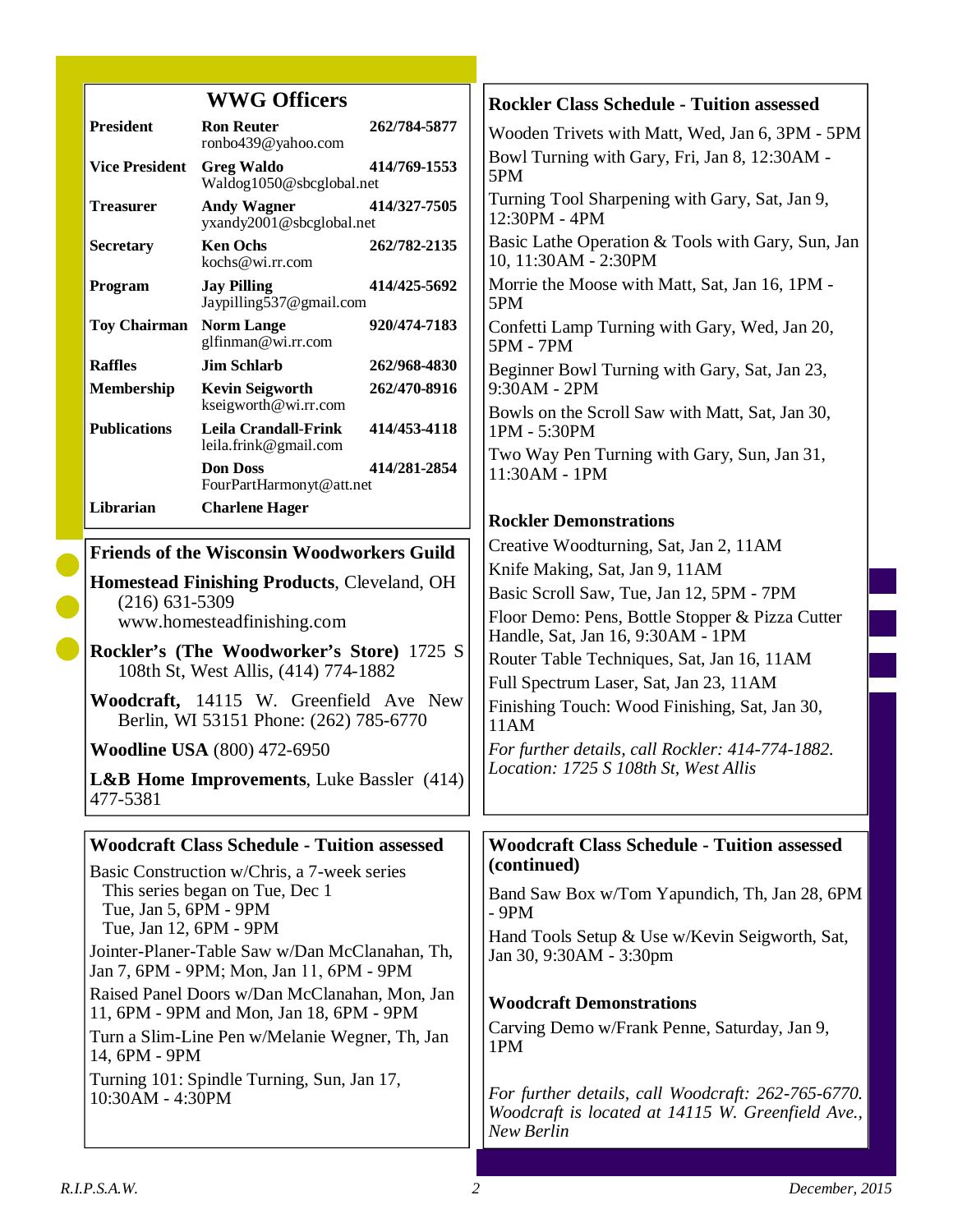| (Continued from page 1) | Mike Mitten                | volunteers, some of those        |
|-------------------------|----------------------------|----------------------------------|
| Carl Brust              | Jay Pilling                | volunteers may not be            |
| Dave Drirkhamer         | Jim Schlarb                | acknowledged here. This is in    |
| George Egenhoefer       | Paul Scholovich            | no way a reflection of my        |
| Jim Fenske              | Gary Shadley               | appreciation for your contri-    |
| Dick Garbe              | Dave Steingart             | butions. For anyone I have       |
| <b>Bill Godfrey</b>     | Jerry Tackes               | missed, please accept my sincere |
| George Henderson        | Larry Teufel               | apology and my gratitude.        |
| Bob Hillman             | Andy Wagner                |                                  |
| Ron Hinderman           |                            | Respectfully submitted, Norm     |
| Lyle Husar              | As always, when there is   | Lange, Toy Chairman              |
| Jerry Kashmerick        | such a large outpouring of |                                  |
|                         |                            |                                  |

## **German Journeyman, by Robin Woods**

Meet Dietrich Staemmler, a German Journeyman. His odd costume



tells those in the know that he is a fully trained craftsman traveling and looking for work to broaden his experience. In Germany, folks instantly recognize this and so it makes life easy to get lifts when hitchhiking, or folks will simply offer him food and lodgings in exchange for some work. His pack was made by another journeyman and has a steam bent wooden frame with leather straps. He has been traveling for nearly 3 years with just his belongings in this pack.

This is his journeybook, a rather wonderfully handmade, leather-bound book in which the various people he



works for make notes. He is not allowed to write in it himself and when in Germany each day he will get it stamped at the local post office to prove where he has been and that he has not gone back to the two areas he is not allowed (his home and the area where he did his apprenticeship).

In medieval times, crafts across Europe were governed by guilds. The guilds had many functions. They acted as a brotherhood and looked after their members in times of hardship. But

most importantly they acted as the protector of quality. They managed the schemes whereby folks made the progression from raw apprentice to journeyman to master and they also controlled who could practice and who could sell their products. It was rather draconian with searchers employed by the guilds checking for people selling goods. If they were not guild members, the goods could be confiscated, bought at rock bottom rate or, if substandard, broken up. Apprentices would pay a master to teach them their skills over a 5 or 7 year period. Then, when they became a journeyman, they would travel and work in many different master workshops broadening their skills before perhaps taking the tests to become a master themselves.

By the 19th century in Germany like England the guild system was on it's last legs and from around 1850- 1870 there were no journeymen. Then the system was revived and ran with small numbers until the 1980s when, typically, there would be a few dozen journeymen on the road at any one time. Over the last 15 years there has been a tremendous expansion in interest from people who want to really

*(Continued on page 5)* 

| <b>Wisconsin Woodworkers Guild Board Briefs</b><br>No Board Briefs this issue. The WWG Board of<br>Directors didn't meet in December.             | <b>RAFFLE PRIZE WINNERS:</b><br>Jim Schlarb, our Raffle Chairman, assembled<br>some great raffle prizes for our Holiday Party.<br>The following is a list of the lucky winners. Of<br>course they each contributed to their own 'luck'<br>by buying raffle tickets! |                                     |
|---------------------------------------------------------------------------------------------------------------------------------------------------|---------------------------------------------------------------------------------------------------------------------------------------------------------------------------------------------------------------------------------------------------------------------|-------------------------------------|
| The Board wishes to extend our warmest greet-<br>ings to all our members for a safe and Happy<br>New Year!<br>Respectfully Submitted,<br>Ken Ochs |                                                                                                                                                                                                                                                                     |                                     |
|                                                                                                                                                   | <b>Jim Fenske</b><br>Lyle Husar<br><b>Ginny Lange</b>                                                                                                                                                                                                               | <b>Gary Shadley</b><br>Larry Teufel |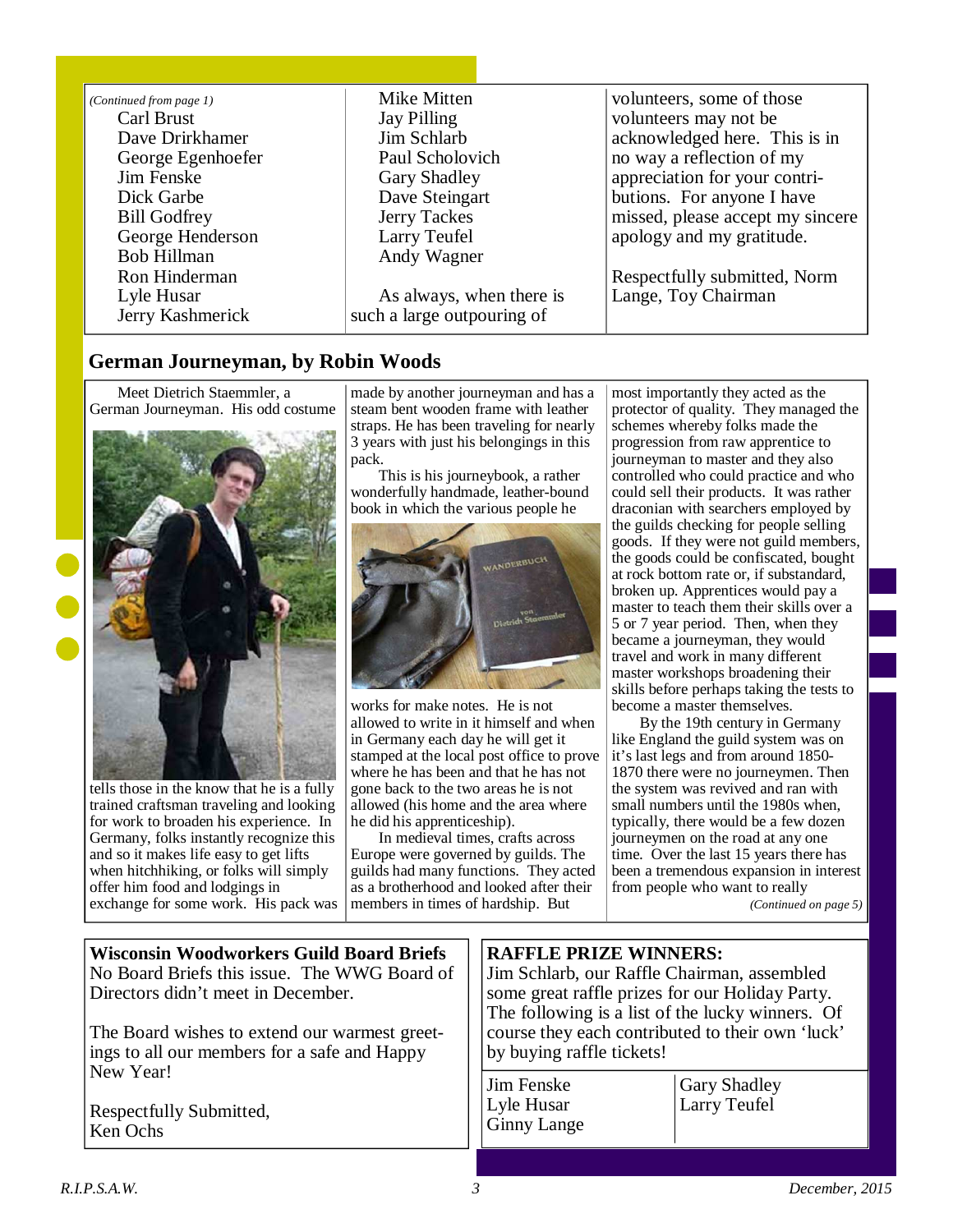## **WWG CALENDAR**

**January 7th - Dave Gills:** A long time member, Dave will be giving us a presentation on gun stocks. Fabricating gun stocks involve general woodworking, sculpting and finishing. Even if gun stocks aren't your 'thing', you're sure to learn something from Dave that will apply to what you do.

**February 4th - Lyle Morrison:** Lyle will be telling us about carving canes, knives, bones and antlers. Carving can apply to just about any woodworking project. Let your imaginations run wild!

**March 3rd - James Allen Wilsing:** Mr. Wilsing's business is called James Allen Wilsing Native American Inspired Flutes. His flutes are inspired by the original Native American design. Unlike the more common side-blown flutes, Native American-style flutes are end-blown.

*I'm currently working on putting together a tour of Kettle Moraine Hardwoods in 2016. We did this tour some years ago and its time for us to get re-acquainted with this premier sawmill. Please express your interest in participating.* 

*Also, please submit your thoughts and ideas for programs you'd like to see in the future, either for one of our meetings or as a field trip.* 

Respectfully submitted, Jay Pilling, Program Chairman

#### **Woodworker of the Year**  If you missed the Holiday Party this year, you missed two very special presentations. The first was to Jim Schlarb, the 2014 winner of the Woodworker of the Year award. The second was to the 2015 winner, Dave Drickhamer. Be sure to congratulate each of these guys in person at the January meeting. This award is not necessarily for the best woodworker. It's for the person who has contributed substantially to the Guild. Throughout 2016, be thinking of who you would nominate for this high honor. **FOR SALE**  Several power and hand tools (as well as 'a ton of fishing equipment') are offered from the estate of Bill Haen of Chilton, WI by his widow, Sue. Many of the items are listed on Craigs List. The woodworking collection includes power tools by DeWalt, Craftsman, Bosch, DeVilbiss, Black & Decker, Chicago Electric and Central Machinery. Sue has compiled a comprehensive list that she can e-mail to you. Contact her at 920-483-0139 or by e-mail at sue.haen@gmail.com. If enough are interested in traveling to Chilton as a group to look over what's available, I will help coordinate. Call Don Doss at 414-281-2854. **4-H IN RACINE**  WWG member George Henderson, with enthusiastic support from WWG members Bill Godfrey and Paul Prondzinski, have been conducting woodworking classes for 4-H clubs. Chris Kraemer of Woodcraft has graciously provided the use of their saws. Future plans include workshops on scroll saws in January, and routers in February. George would also like to host a wood-bending workshop in April. All workshops are held at the Yorkville 4-H Clover Center. Find out how you can participate by contacting George at 262-994-6014 or by e-mail at geohen@tds.net. **RENEWAL TIME**  Your membership with Wisconsin Woodworkers Guild expires on December 31, 2015. If you haven't already done so, please do it now. Our editors spend countless hours making sure each issue is a valuable member benefit, not only for recapping the previous month's speaker, but also to keep you informed on all that your Guild is doing for you, for your hobby, and for our area. If you don't renew now, your last issue of R.I.P.S.A.W. will be the March issue. Renewing is easy. Just fill out the Renewal Form on page 8 and send with your check for \$35.00 made payable to WWG. You can also pay by cash or check at a meeting. But don't delay! Fill out the Form and write your check NOW! **ENTERTAINMENT FOR 2016 HOLIDAY PARTY**  At our 2015 Holiday Party, we were entertained by the fourpart harmony of Cream City Crooners, a barbershop quartet. We're already looking for entertainment for our 2016 Holiday Party. We have some ideas but we need your help. We're looking for family-style entertainment (music, comedy, magic, etc.) that is suitable for high-schoolers as well as your dear, sweet Grandma. Send info to Don Doss.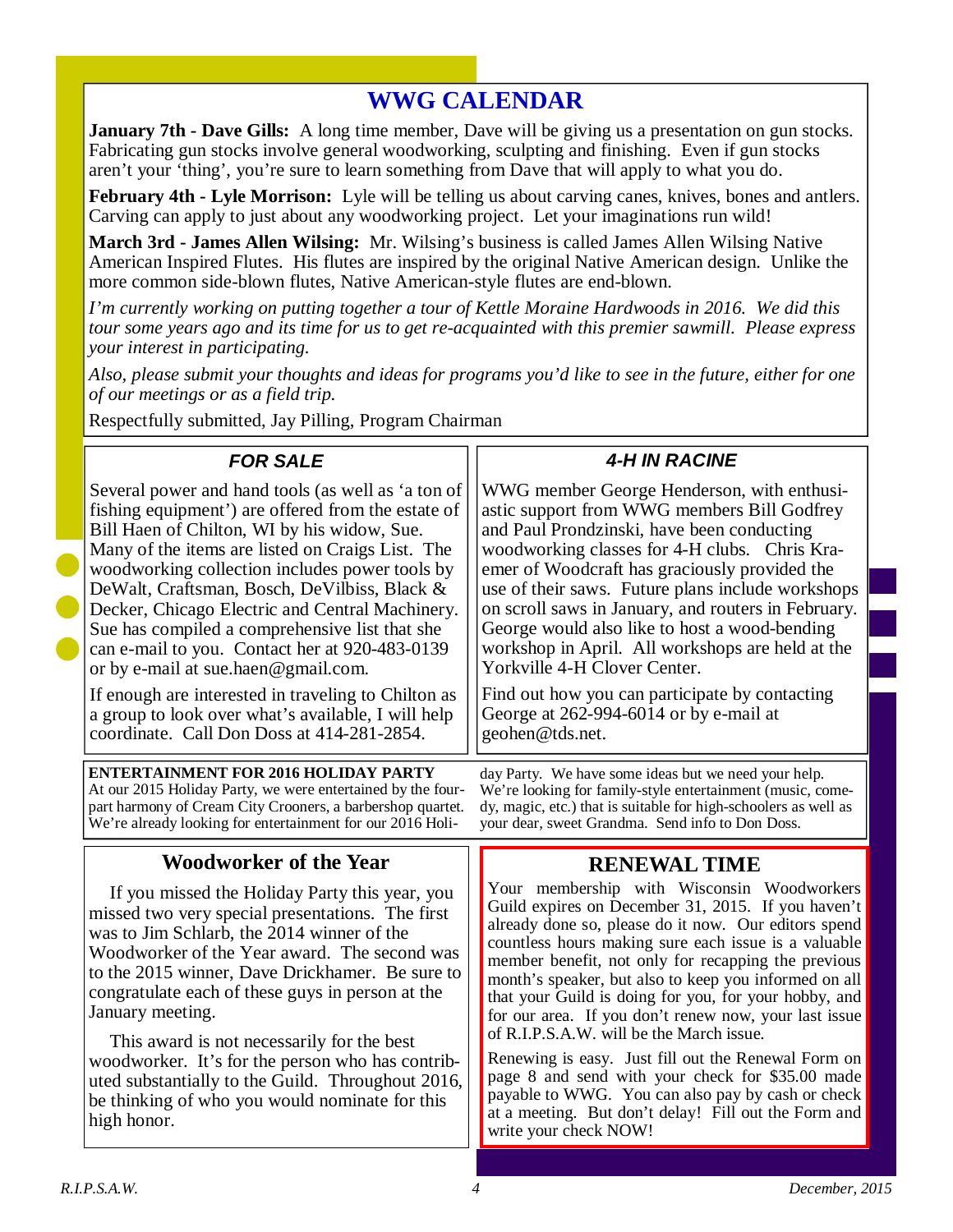#### *(Continued from page 3)*

immerse themselves in craft for many years and today there are around 800 journeymen on the road.



It is a very serious undertaking. First, there is the three to five year apprenticeship with one master in



timber framing, cabinetmaking, blacksmithing or whatever. Then you join the journeyman organization and set out for a minimum of 3 years but often up to 5. Along the way, the journeyman stays in many countries, meeting and living with the local people, working in exchange for food

and taking on occasional paying work to refill the coffers. The main purpose, though, is exchanging skills. So it was that Dietrich came to me. We carved spoons, turned bowls, worked a couple of days on a bridge project and, on the last day he was here, we built a small timber-framed gateway together.

Then it was time for Dietrich to



pack his bags and head on his way. Next stop Bristol to buy some tools, then briefly to Germany and then some time in Sweden where he is hoping to

learn birch bark work. A rather wonderful life for a young man, it is travel but with a purpose and giving as well as taking wherever he goes. He makes me look very small. I am not that short but Dietrich is very tall. If you see him or anyone else dressed like



this on their travels do offer them a bed for the night and a meal.

http://www.robin-wood.co.uk/ wood-craft-blog/2010/07/29/germanjourneyman/

## **WOODWORKING SHOW MILWAUKEE**

The Woodworking Show Milwaukee will be held March 11-13, 2016 at the Wisconsin Expo Center, Hall C, in West Allis, Wisconsin. This event showcases products like stationary machinery, dowels or legs, shop equipment, time savers, measuring devices, finishing tools and products, cabinet tools and hardware, power tools and accessories and turning tools and supplies. Attendees will also get to see tools, adhesives, cleaning tools and home improvement products. Hours are noon to 6PM on Friday, 10AM to 6PM on Satur-

day, and 10AM to 3PM on Sunday. Tickets are \$10 online and \$12 at the door (cash only). For more information and to buy tickets, go to http:// www.thewoodworkingshows.com/webapp-shows/ Milwaukee

Wisconsin Woodworkers Guild will again have a booth. This is a great way for us to reach out to the local woodworking community and let them know who we are. Contact Andy Wagner to see how you can participate.

Pictures from our Holiday Party. More pictures on page 6.

Also, see page 7 for a copy of a letter of appreciation received by Norm from Angela Mancuso, Executive Director of The Women's Center in Waukesha.



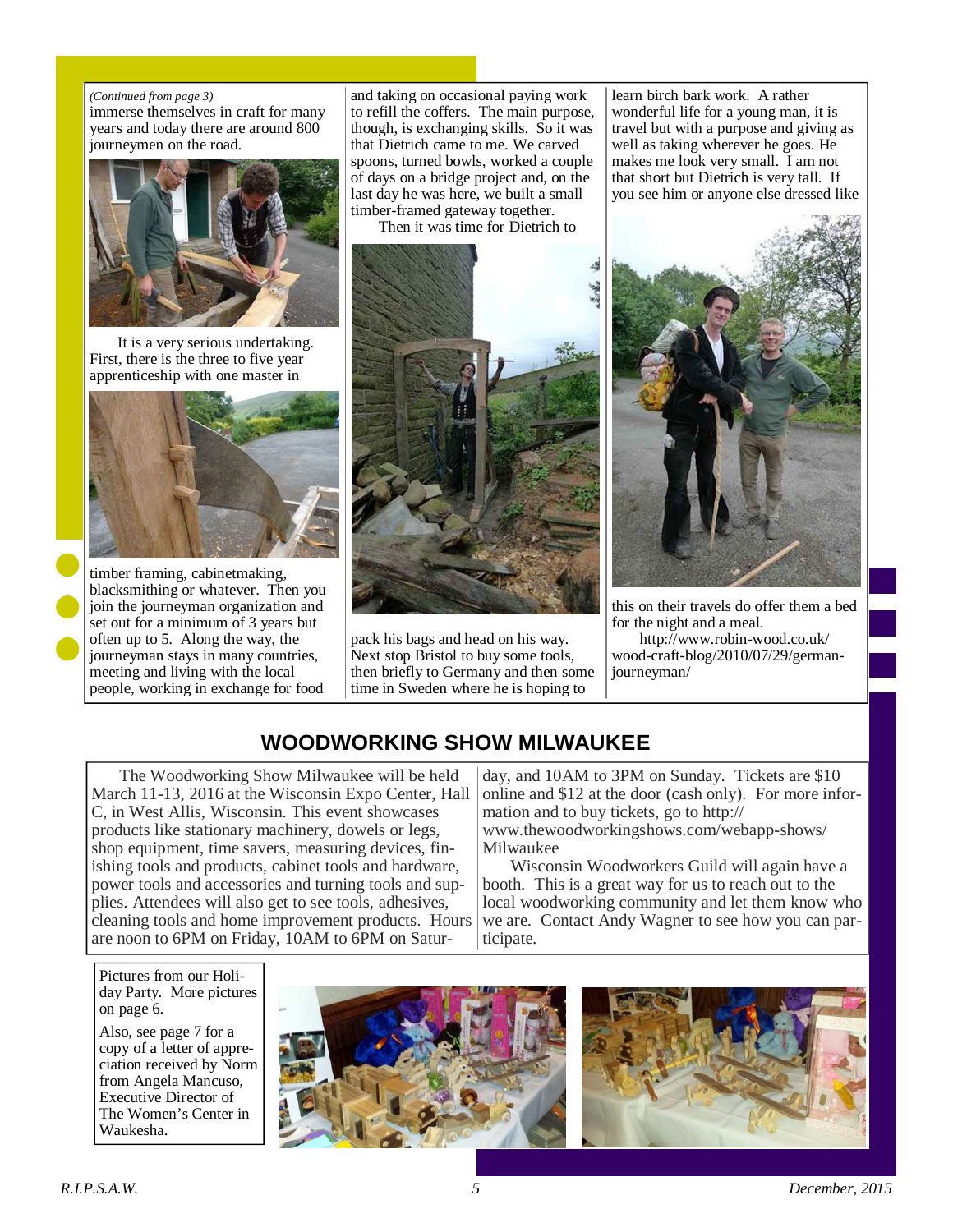Thanks to Dave Drickhamer for providing an excellent photo essay of our Holiday Party!

Truck assembly line . . .



Some of the great gifts brought in by members for door prizes . . .



And then there were toys - lots and lots of toys!!



Pictures to the right . . .

- 1. Our honorable President Ron Reuter doing his MC stich.
- 2. Our Toy Chairman Norm Lange bestowing accolades on a well-deserving Christmas Elf crew.
- 3. Cream City Crooners

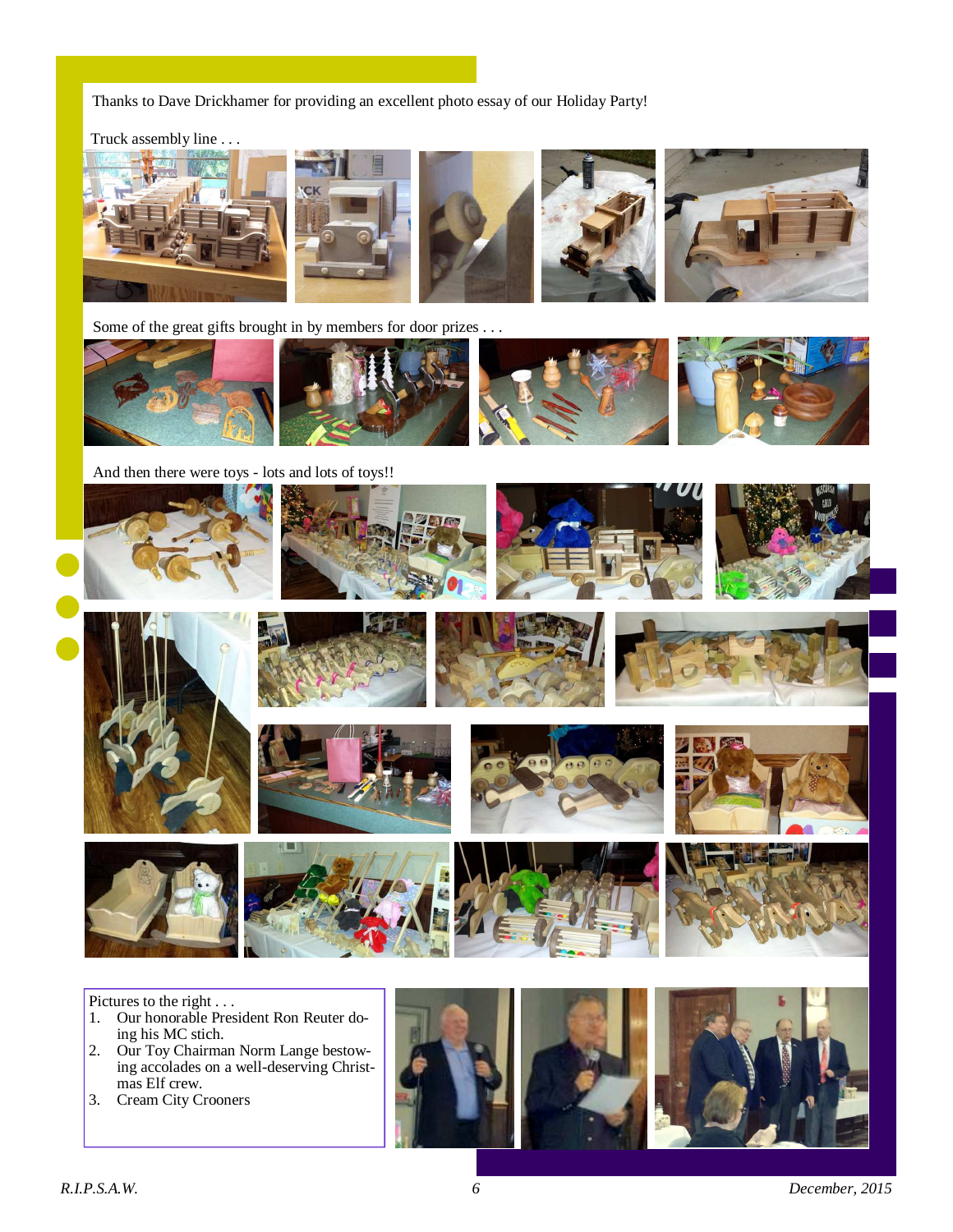



President

Kristen Roche, Ph.D.

**President-Elect** Katy Vetta

Secretary Sarah Grooms

**Treasurer** Derek Arnold

**Past President** Allan Froehlich

**Directors** 

Ann Dee Allen Stephanie Brown Robert DiDonato Heather Hernandez-George Alison Holub **Bill Humphreys** Julia Kellogg Susan Kim Latrice Knighton Dawn Leader Nancy Lindenberg Jim Orth Marcia Peller Sandy Wysocki

**Student Members** Pauline Brown Claire Feichtmeier

**Executive Director** Angela Mancuso

505 North East Avenue Waukesha, WI 53186 Phone 262-547-4600 Hotline 262-542-3828 www.twcwaukesha.org December 10, 2015

Norman Lange W1405 Washington Rd. Rubicon, WI 53078-9724

Dear Norman:

Thank you for your in-kind donation. Donors like you are a cornerstone of The Women's Center's success in providing safety, shelter, and support to women and their families affected by domestic violence, sexual assault and abuse.

Your gift helps to provide:

- **Emergency Shelter**  $\bullet$
- **Transitional Living**  $\bullet$
- 24-hour Hotline  $\bullet$
- Group and Individual Counseling
- **Onsite Childcare**
- Child Abuse Prevention Programming
- Legal Advocacy
- Employment Counseling and Life Skills Development
- **Community Education and Violence Prevention Programming**  $\bullet$
- Information and Referral Services

Your support helps to ensure that our programs and services continue to be offered free of charge to women and families seeking help and support.

On behalf of our Board of Directors, staff, volunteers, and most assuredly, our clients, thank you for joining us in our mission.

Gratefully yours,

Angela Mancuso

**Executive Director** 

Make a difference for years to come. Talk to your Estate Planning Attorney, Financial Advisor, or The Women's Center Development Director about Charitable Gift Giving.

No goods or services were received in exchange for this donation. Your gift is tax-deductible to the extent allowed by law.



A life-changing place since 1977. Safety. Shelter. Support.